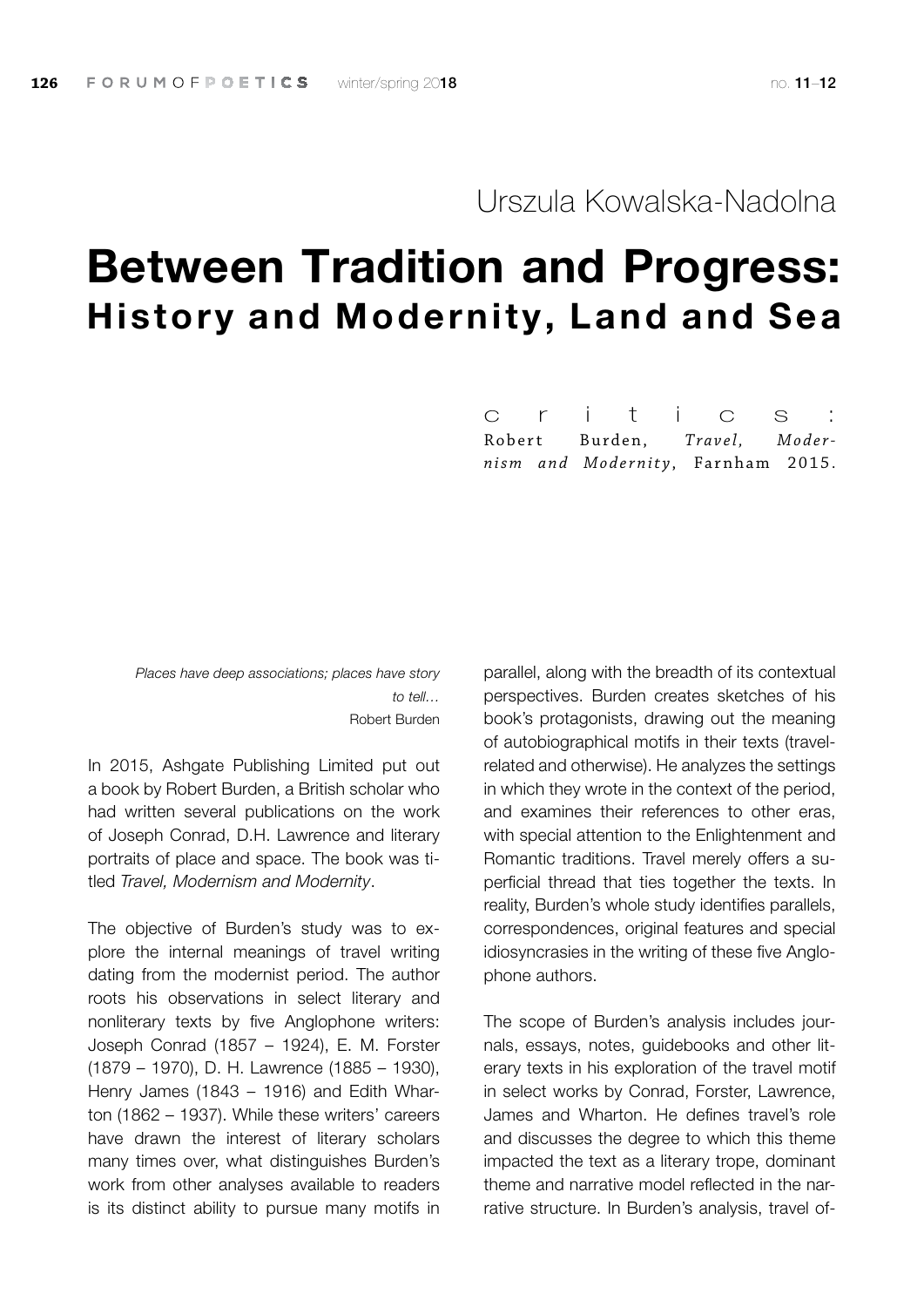fers artistic expression a useful metaphor for the search for identity (be it individual, national, or cultural…) in an epoch of profound crisis. A critical gaze on modernism and modernity often comes hand in hand with a sensitivity to the colonial traditions shaping British and American culture.

The essential concept running through the interpretations of the selected texts is, of course, modernism itself. Burden understands this term broadly, following Tim Armstrong and Michael Levenson. Burden brings particular focus to the theme of stylistic and aesthetic diversity that exceeds modernist conventions and can often be found in descriptions of landscapes and architecture.

For Burden, the phenomenon of modernity called out in the title is an immanent aspect of a modernist and binary approach to seeing the world (p. 3). As he states in the book's introduction, his approach rests upon a premise introduced by Steve Giles, who took an in depth look at the modernist discourse on comprehending modernity. Burden describes the ambiguous take on modernity endemic to the turn of the century: modernity brought with it technological and scientific progress, on the one hand, giving man the means to seize control over the natural world. On the other hand, modernity distanced man from traditional value systems that had once provided a sense of identity (p. 3). "The modernist critique of modernity is represented by the writers examined in this study," writes Burden. He also follows after Baudelaire with his claim that contemporary existence is characterized by the "transitory, the fugitive, and the contingent." The modernist loss of traditional values prompted a sudden break from literary conventions, which informed these five authors' campaign to restore classical narratives to literature. Burden also highlights a strategy in these efforts mobilized by four of the writers (Conrad, Forster, James and Wharton) who used aesthetic and formal devices to reconstitute traditional values. The artfulness of the prose used to describe places the writers traveled through (spaces, cities and landmarks) and the joy of observation (significantly, from the traveler's perspective rather than the tourist's — Burden highlights this distinction repeatedly as being unusually sharp in modernist prose) correlate to moral values. These values are elucidated through the observation of art and architecture. A sense of harmony (aesthetic and otherwise) was to provide the very basis for contemporary civilization.

In his extensive introduction, Burden reiterates major theories on modernism formulated since the mid-twentieth century. Together, these theories offer an extraordinary range of analytic approaches. Burden cites concepts introduced by Rogvald Eysteinsson (modernism as the object of different critical formations), Roland Barthes (an emphasis on the "problematics of language"), Ortega y Gasseta (who wrote on the dehumanization of art), György Lukács (who was mostly concerned with decadence), Theodor Adorno (for whom modernism was a radical attack on modernity in the realm of the aesthetic), Richard Sheppard (who proposes three strategies for answering the question "what is modernism?" that attend to its political, social, historical and literary contexts) and finally, a group of German scholars centered around Jürgen Habermas who construed modernism as the continuation of the Enlightenment tradition (pp. 5-6).

Having established this broad and diversified background of literature on the subject, with *Travel, Modernism and Modernity,* Burden offers a new take on the motif of travel, which had been neglected in the last few decades' discourse on modernism and world literature. For Burden, this motif operated in the literature of the era as both a narrative model and literary trope. Running through Burden's argument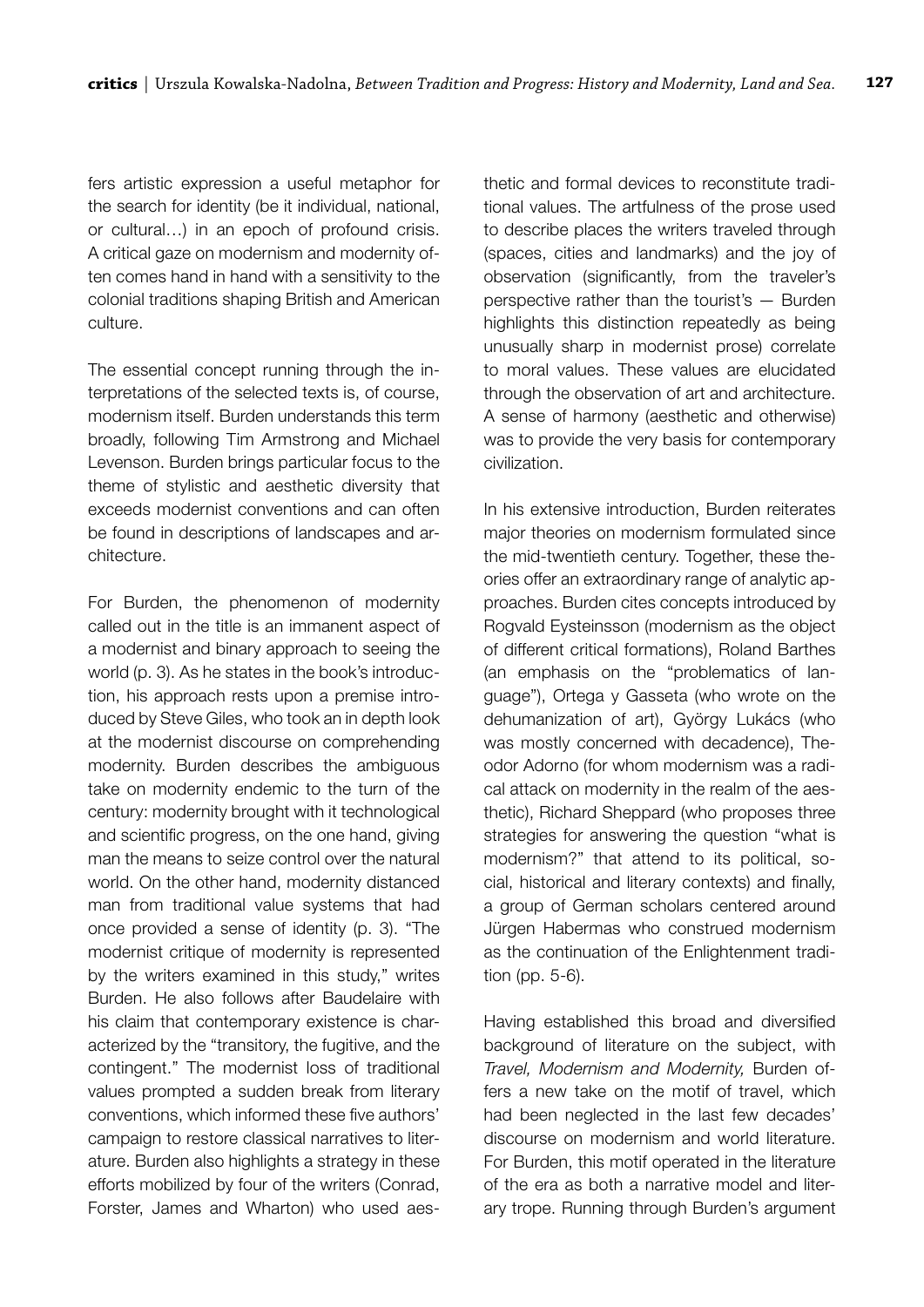is the belief that travel's influence only intensified in the late modernist period (the 1930s). He suggests that the trope of wandering structurally reflected in the textual composition — and the critical role of topography in the space of the literary (or artistic) work are also visible in earlier prose of the period. In this case, travel writing (going against the grain of Victorian models) becomes significantly subjectivized and veers impressionistic, with a new, fervent focus on the impression, experience and consciousness of the traveler rather than the journey itself. Burden's preoccupations and meticulous analysis of the select authors' literary output stem from his observation of the literary devices the authors use to deconstruct conventional travel writing while reasserting the archetypal status of the wanderer, pilgrimage, escape, pursuit, process of discovery, and the quest… He also explores motifs endemic to the age of abandoning one's homeland, emigration, and deracination.

Even in these first pages, Burden calls out resonances between the biographies and literary texts penned by these five authors. He highlights the vivid distinction between travel and tourism. Mass commercial tourism was characterized by superficial observation that lacked depth and in fact was entirely bereft of cognitive exploration. For Burden, this form of travel is symptomatic of the "dark side" of modernism. Conrad, Forster, Lawrence, James and Wharton practiced various modes of travel (both literally and figuratively), and these forms of travel correlate with different cognitive modes and levels of reflexivity regarding otherness and the foreign. Burden points out that the symbolic act of crossing a border (taking the form of an adventure in Conrad's work and a romantic pilgrimage in Forster's and Lawrence's) becomes a departure point for reflecting on the American and British colonization of social, racial, cultural, epistemological and identity-based differences. For Burden, the experience of the traveler fleeing the kitsch and the cliché is a defining component of the selected authors' travel journals, guides and other texts. This feature distinguishes these texts from the "mass" "popular" ephemera that artificially and coercively reduces and simplifies cognitive impressions. This view informs a literary and artistic perspective (p. 11).

As Burden argues, "places have deep associations; places have stories to tell" (p. 13). In each chapter, he meticulously scrutinizes the various stories "narrated" in the space of these texts. These stories represent the major cities of modernist consciousness (Paris, London, Berlin, New York, Chicago) alongside other topographical portraits of buildings, landscapes, ruins, seas, forests… Burden also emphasizes that a critical attitude towards one's homeland framed within a foreign and externalized perspective functions as an analogy in all five authors' travel texts. Burden thoroughly substantiates his approach with numerous textual examples. In the five chapters devoted to the individual authors, he analyzes their "spatial practices" that engage the cultural associations of specific places and regions. Interestingly enough, Burden's reflection often exceeds the literary level and attends to the philosophical, psychological and sociological valences of travel. At these moments, Burden often evokes the thinking of Freud and Lacan, who both treat travel as the expression of a lack of satisfaction with one's home that ultimately becomes a method of self-discovery. The transgressive and transformative aspects of wandering correlate to the belief so prevalent in modernist works that anyone who sets off on a journey must come home a changed person. Among both writers and the protagonists of their books, we can identify a yearning to travel that exposes their need to confront everyday conventions dominating English and American turn-of-the-century society.

The only author in Burden's study who takes a strong position on social inequality between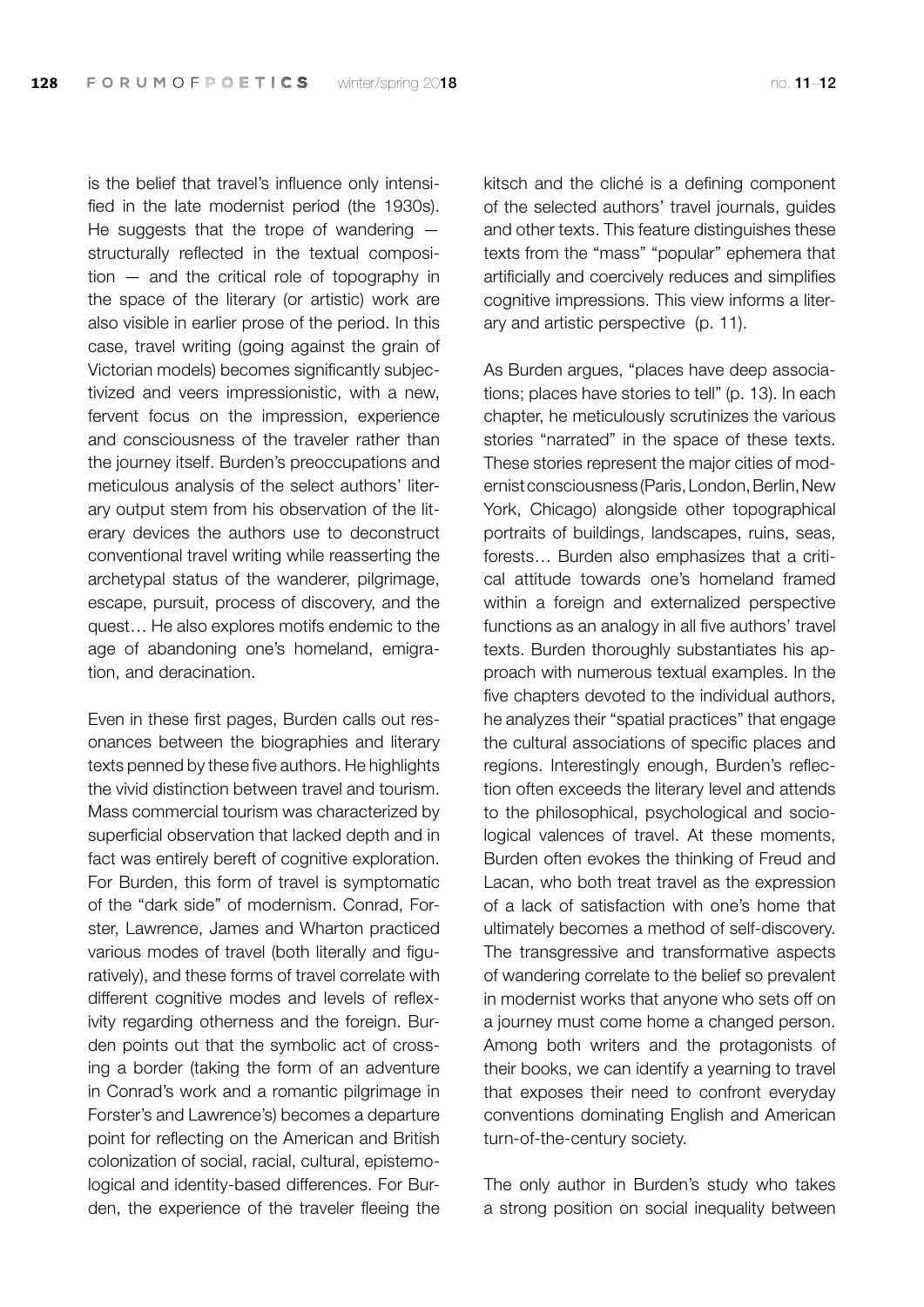men and women also happens to be the only woman in his research — Edith Wharton. The book's last chapter is devoted to Wharton's body of work, offering a sort of foil for the vast scope of the first chapter, which focuses on Joseph Conrad's fascination with the sea and the resulting impression that travel is man's domain. Issues of gender (and sexuality) are by no means absent from the other authors' oeuvres: take Henry James, for instance. In his work, the crisis of cultural integrity and the demise of traditional values coincide with a crisis of masculinity.

I would be hard pressed to do justice to Robert Burden's erudite work in just a few pages. Although he examines celebrated authors who are seminal figures in Anglophone literary modernism, he offers a new take on their work while complementing the existing body of scholarship. The book's finest assets are its multiple layers of text, along with its deep analysis and detailed mapping of travel motifs. Burden's study also provides a useful overview of existing research on this literary period and its representative figures.

The book's first chapter, titled *Joseph Conrad: Stories of the Sea and the Land,* examines themes in specific books by Conrad that broach themes of travel, with an emphasis on the trope of the sea. Analyzing texts such as *Heart of Darkness, A Personal Record, The Mirror of the Sea* and *The Nigger of the "Narcissus,"* Burden first focuses on the author's strong bond with the sea that clearly derives from personal experience. In Conrad's work, the sea becomes an ideological and imagined space. Burden also attends to the specific microcosm of life on a ship, as well as the opposition between sea and land in which the latter figures as a repugnant non-place, or the very negation of home. Towards the end of the chapter, Burden analyzes devices operative in Conrad's work that reference impressionist painting, although he assesses the writer's "impressionism" as a form of radicalized realism (p. 37). Travel also seems to permeate the very structure of Conrad's narrative, which exhibits archetypal echoes of mythic sea voyages and constantly evokes classic myths (e.g. the sea appearing as the mirror from the Narcissus myth). Conrad deconstructs traditional and long-standing clichés of travel writing and the picaresque novel. Burden informs us that the latter was Conrad's favorite genre in his youth. The gesture of conjuring an author's personal experience becomes Burden's signature move, and it occurs throughout all the book's chapters. This maneuver allows him to zoom in on the context of the historical moment and examine biographical information such as family history, life situation, and the itineraries and motives of the authors' travels. Witnessing the British colonial project becomes a significant limit point that links the private and literary existences of all five authors, although this is particularly explicit in Conrad's *Heart of Darkness.* In the case of Conrad's work, Burden tries to distance himself from other scholars' allegations regarding the writer's racism (p. 46). Conrad's range of travel prose certainly includes accounts of specific places (the Malay Archipelago, the Congo, South America), but it also describes cities the author himself visited. Conrad's topography occasionally drifts into the figurative, covering exotic regions, seas, and vast urban centers (figuring as a metaphor for the degeneracy of Western civilization). Burden discusses these places in detail in the first chapter and uses them to elucidate the two faces of modernism that appear in Conrad's oeuvre. They also help him draw out Conrad's consistent dichotomy between civilization, progress, and modernity, on the one hand, and, on the other, a return to roots, tradition and nature.

Burden finds similar motifs in the work of the second chapter's protagonist, E. M. Forster. Forster's chapter is titled *The Heuristic Value*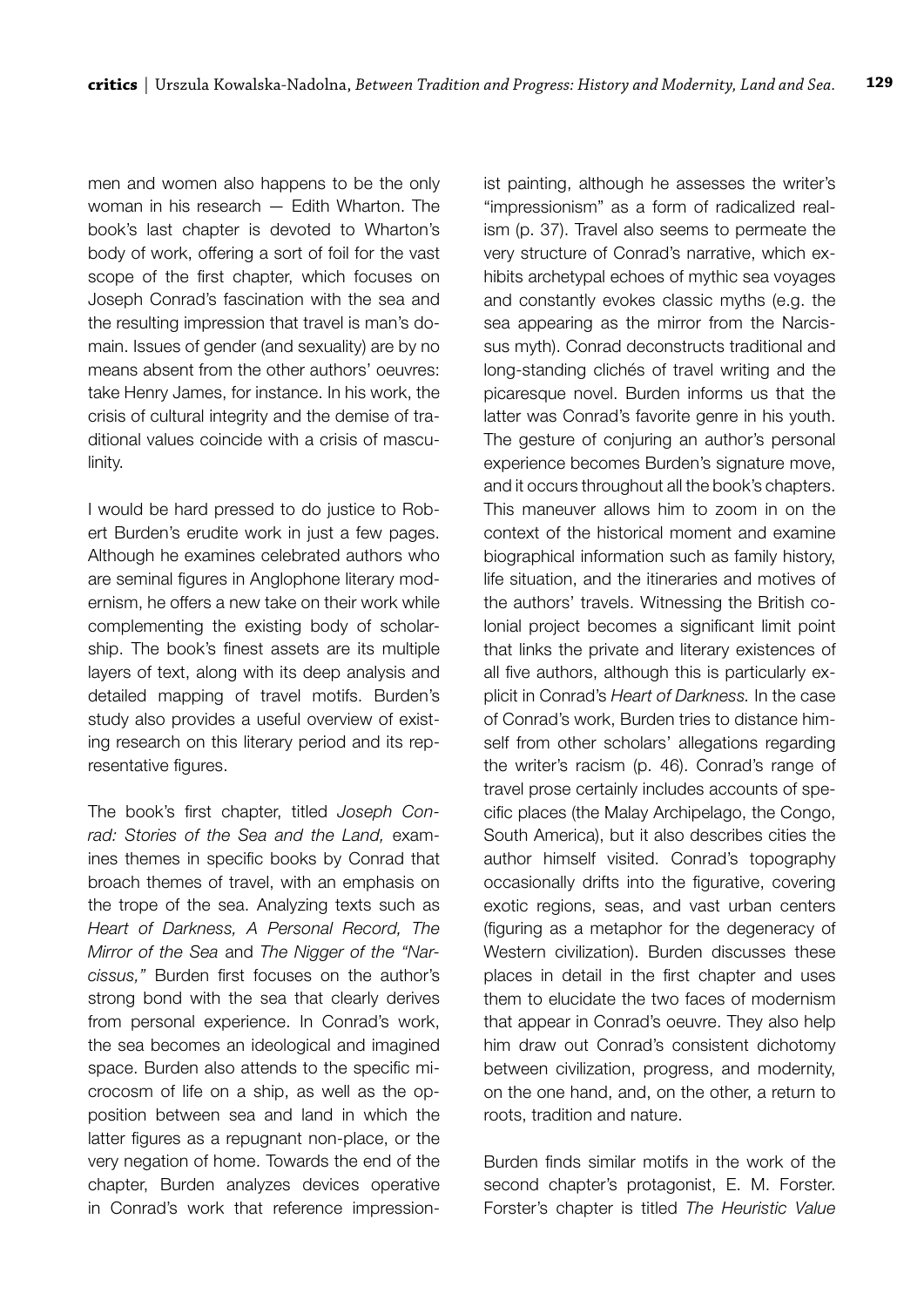*of Travel and Place.* Here, Burden focuses on the pressure that builds between traveling and dwelling at home. For Burden, this pressure affords Forster the ability to gaze critically at his own birthplace. Unlike in the previous chapter, Burden investigates the author's travel journals as well as his novels. For Burden, the journals offer a guidebook of sorts (albeit one written with an experienced and educated tourist in mind). They describe journeys to Italy, Greece, Egypt, and other destinations. Burden writes that in Forster's text, "geography becomes the key to history by creating a sense of place" (p. 68). Journeying into the past and encountering the "ghosts" that haunt a city's ancient corners can yield a critique of modernity and its empty abandonment of historical tradition. In all five authors' bodies of work, Burden takes an interest in the dissonance between one's mental image of world's remote corners and the reality (this opposition coincides with the one between the tourist's collective and reductive gaze and the gaze of the traveler who manages to grasp the actuality of the space that eludes the tourist's reach). This is a consistent thread throughout Burden's reading of Forster's "Indian" texts, collected in *The Hill of Devi.* These "vacations from Britishness," as Burden ultimately calls them, become an opportunity to celebrate difference and to flee the confinements and affiliations (mainly associated with class, everyday conventions, and heteronormative mores) that bind him to his place of birth. These experiences become a departure point for developing a narrative of contemporary identity and for idealizing the past (Forster also notes this phenomenon in his travels throughout the British Provinces). Forster does not eschew symbolic oppositions in his landscape descriptions (light vs. dark; interior vs. exterior). His journey can be characterized by its heuristic value, offering him space "for the broadening of cultural and sexual horizons" (p. 106).

The next protagonist of Burden's study is D. H.

Lawrence (*Travel, Otherness and the Sense of Place*). His overview of Lawrence's many trips (to Germany, Switzerland, Italy, Australia, New Mexico and Mexico) is in fact an exploration of the author's intrinsic condition of lacking a home and endlessly seeking a space of his own. The genuine tone of his literary prose is due in part to the fact that Lawrence penned his texts on the go, in the very act of travel and under the direct influence of new places and landscapes that circumscribed him in specific spaces while exposing him to new and open spaces. The urge to travel pacifies Lawrence's nostalgic yearning to return to a land unsullied by modernity. At bottom, this desire can be equated with the pursuit of a lost paradise that evolves into a critique of modernity and its interventions on traditional orders, values, and natural bonds. For Lawrence, the quest for "the other" and the encounter with the "ghosts" of the cities he visits provides the only viable path towards defining his sense of identity. His fascination with faraway regions quickly stirs up other associations, becoming a mirror of Lawrence's emotional state, psychological condition, and struggle to define his sexual identity. At the same time, his idyllic and romantic accounts of the landscapes, customs and regions fail to resolve the question Burden poses in reference to all these authors' work: setting aside their openness (or otherness), are they really capable of escaping the imperial perspective and transgressing the framework of the "imperial imaginary" (Mary Louise Pratt) that dominated the turn-of-the-century Western gaze?

For the last two chapters of his book, Burden shifts to the American perspective. In the fourth chapter (*Henry James: Journeys of Expatriation*), the scholar proposes an approach to "border-crossing motifs" in Henry James' nonfiction and literary writing, drawing special attention to the fundamental meaning of travel in his work. For James, travel co-creates narrative and helps him locate a point of departure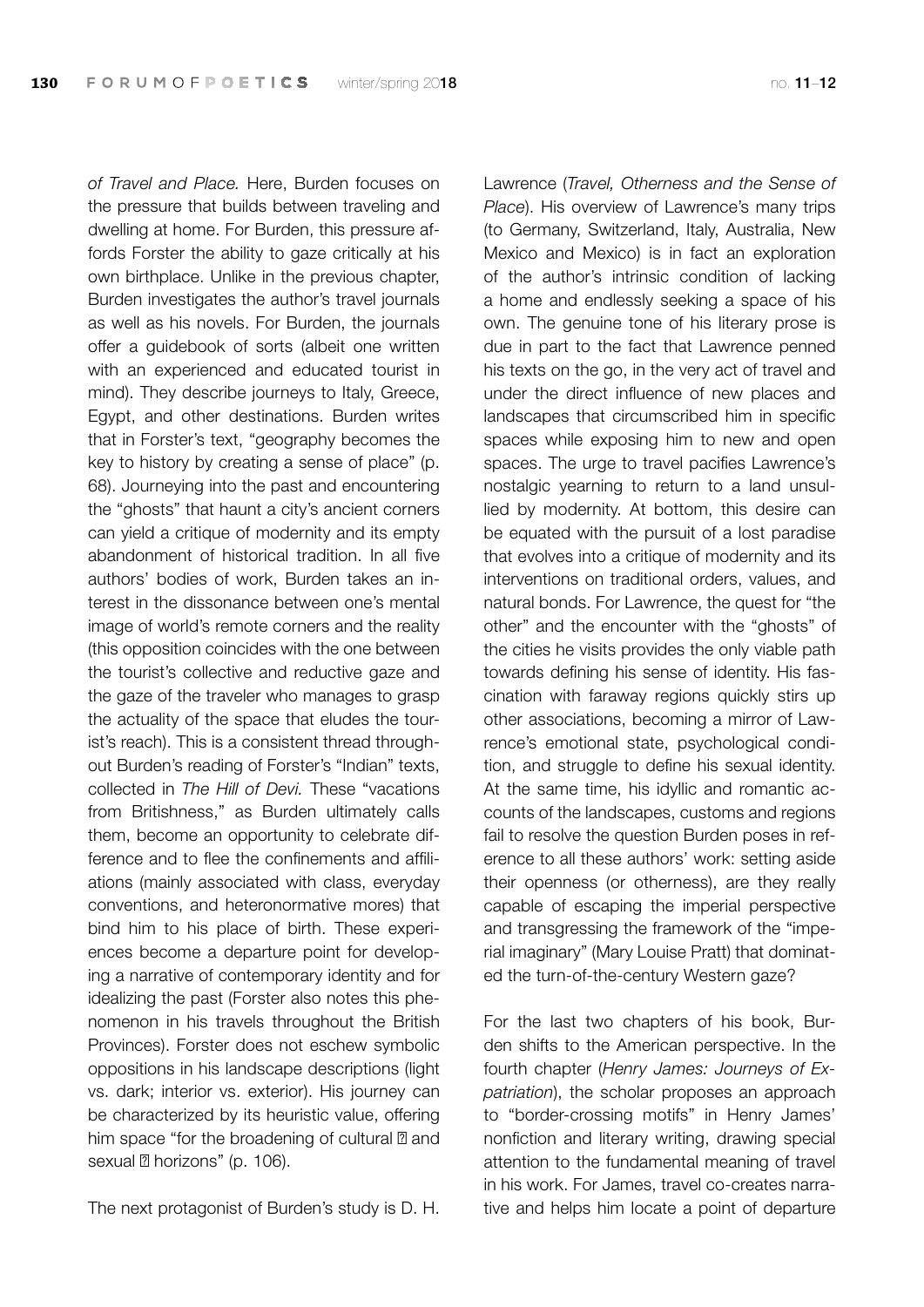for the text (James himself called this kind of journey the "story seeker's journey" (p. 156). Burden scrupulously analyzes several motifs reflected in James' texts, including: the longing to travel to Europe, critique of the irreversible changes brought about by modernity, the radical representation of a superficial and mass consumerist tourism against deep cognition, contemplation of time and the ephemeral (particularly visible in his descriptions of ruins), the pursuit of the past undertaken by a man "from a country with no past," and framing travel as an aesthetic experience.

Burden's book concludes with a chapter on Edith Wharton (*The Aesthetic Value of Travel*). Again, he starts off his analysis with a brief biographical sketch of the author, drawing out Wharton's personal travels that were so instrumental to her work. For Wharton, travel became a test of sorts that challenged her cultural fluency and openness towards otherness and diversity (p. 197). In her work, fictional protagonists are given cognitive peepholes through which they come to understand another culture. Finally, we see this experience from a woman's perspective. Burden concludes that Wharton's work transgresses gender conventions and evades the trajectory assigned to women by culturally prescribed roles. A substantive portion of the chapter juxtaposes Wharton's work with James' (the two writers were personally acquainted, and Burden makes the case that this had a decisive impact on their literary output). Significantly, Burden focuses his analysis on the fact that despite Wharton's choice to set her major novels mainly in New York (*The House of Mirth, The Custom of the Country, The Age of Innocence*), their themes explore travel in a literary, metaphorical and literal sense.

These brief comments on the individual chapters of *Travel, Modernism and Modernity* do not capture the level of detail that Burden brings to the themes called out in his title. His in-depth analysis of select texts by these five authors can be leveraged as a starting point for tackling other motifs in these modernists' work. Burden's comprehensive research on the diverse and detailed contexts behind their work, along with his multifaceted assertion of space and travel as formative factors for modernist cultural consciousness, mark this book as an original contribution, despite the substantial scholarship that has already explored these authors' legacies. This book takes the form of a great culmination of existing concepts while proposing a fresh approach to motifs of travel, wandering, the pursuit of a home and a sense of identity (individual and national) that have been so intimately bound to literature for centuries. Although the texts explored in the book date back to the early twentieth century, it seems that Burden's findings offer vividly relevant insights for the contemporary moment as well.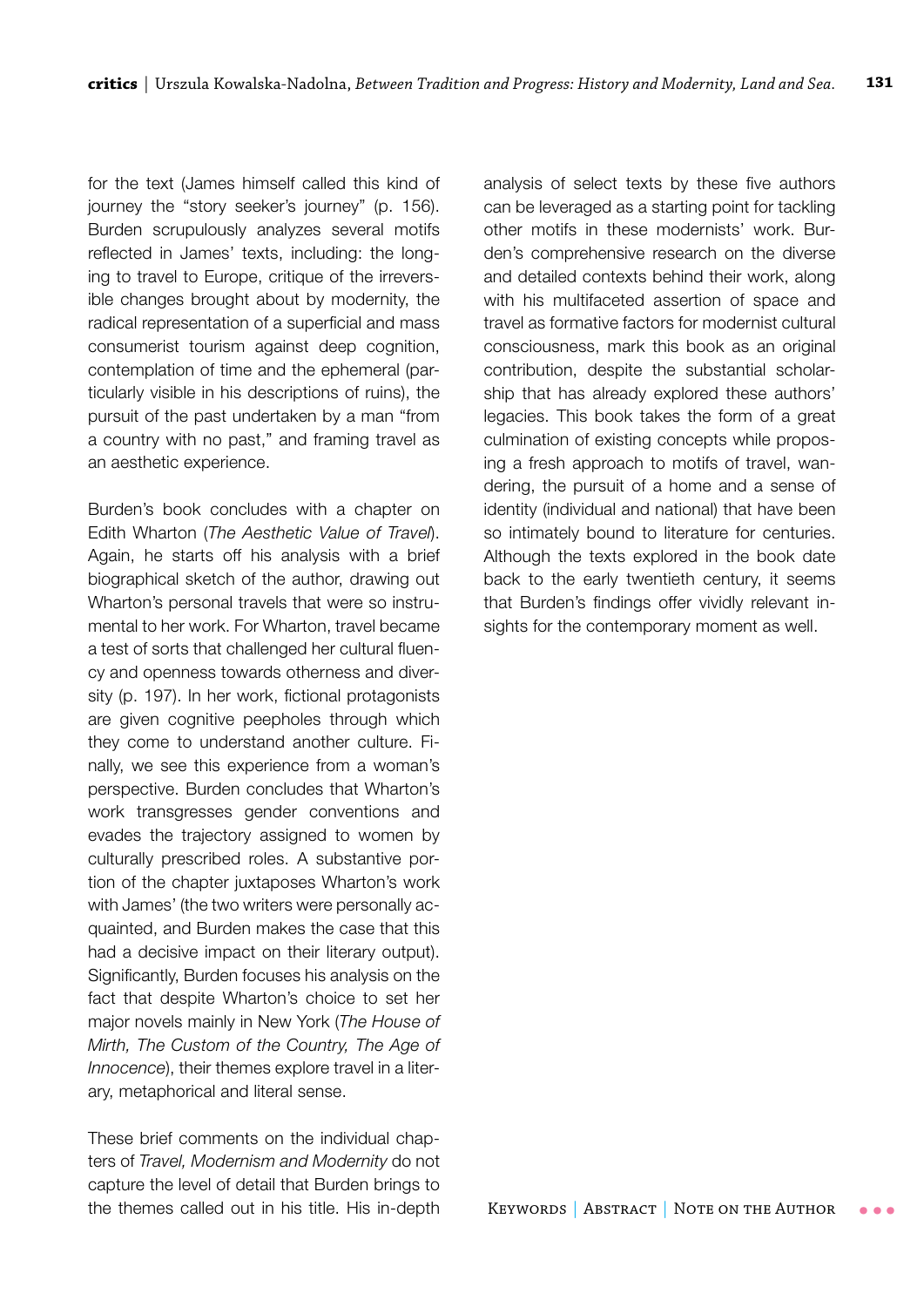# **KEYWORDS**

## *travel writing*

## **MODERNISM**

#### **Abstract:**

The review presents the monograph *Travel, Modernism and Modernity*, written by British scientist Robert Burden, published in 2015. The purpose of Burden's book was mainly to develop and analyze meanings of modernistic travel writing. Fundamental for his studies were literary and non-literary works written by five British and American writers: Joseph Conrad (1957–1924), Edward Morgan Forster (1879–1970), David Herbert Lawrence (1885–1930), Henry James (1843–1916) and Edith Wharton (1862–1937). Their works have repeatedly been the object of interest of literary scholars. However, what distinguishes Burden's work from the other analyzes, is very broad contextual perspective. Burden elaborately presents the main characters of his book, emphasizes the importance of autobiographical themes in their texts (not only those related to traveling), contextually analyzes their works in historical, sociological and psychological context. What is connecting selected texts is not only the journey – in fact, the whole study is devoted to pointing out parallels, correspondences, as well as original features, specific, significant differences in the writing of five English-language authors. The discussed book appears as a great summary of previous views, at the same time it offers an interesting thoughts about the archetypical motif of traveling, wandering, searching for a place and human identity (both: individual and national). Although the texts described in Burden's work were written at the beginning of the twentieth century, it seems that the author's investigations are extremely relevant also nowadays.